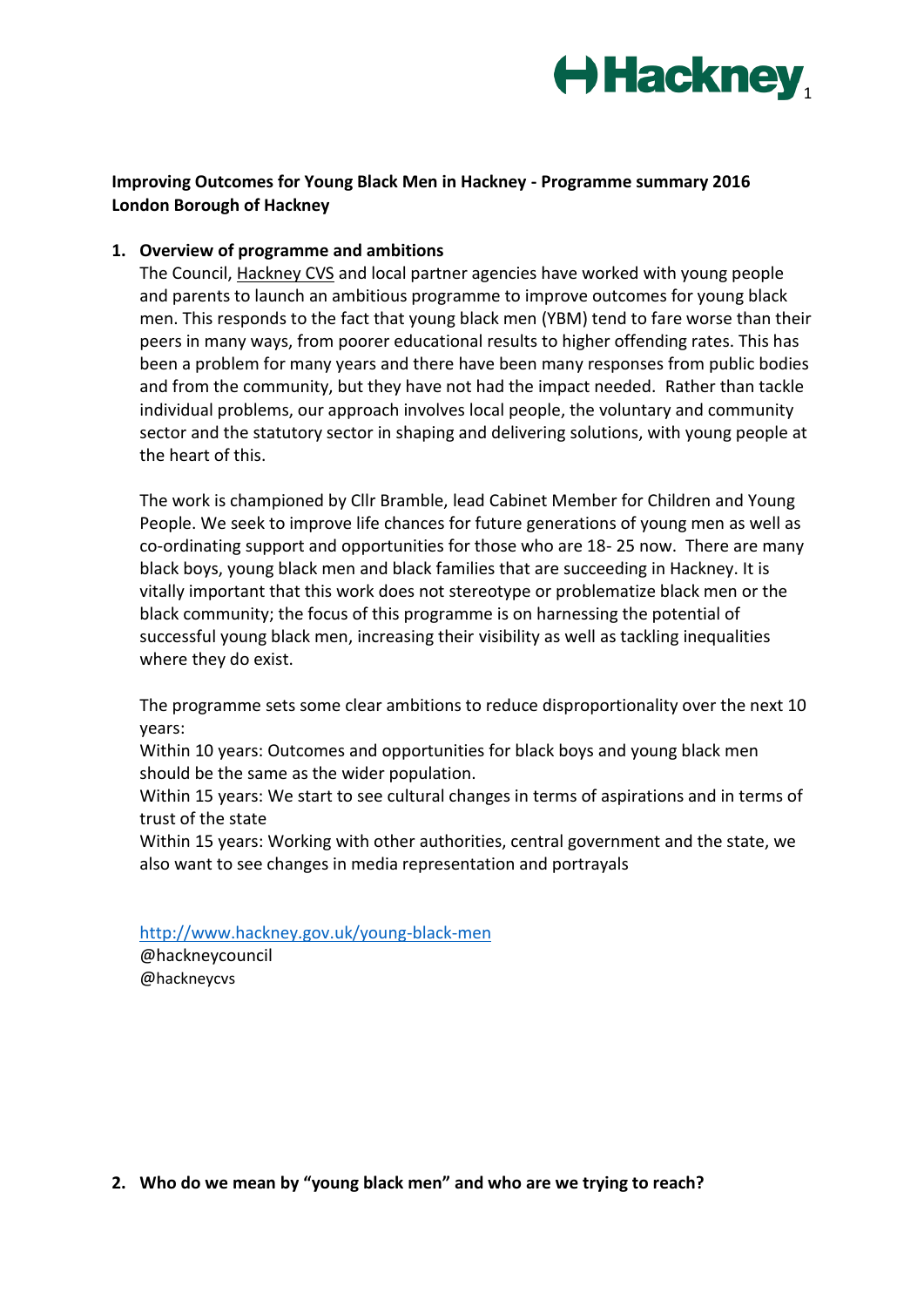

Our definition is broad. We want to engage with diverse sections of the African and Black diaspora which is as inclusive of all sections of the community as possible covering:

- o Black African, African Caribbean and mixed race
- o Faith and secular communities
- $\circ$  Representing the range of equality groups within the community ie, age, gender, class
- o A range of geographic locations
- o Recent migrants and settled communities that might have lived in Britain for many generations

There are different sections of the community that the programme will reach in targeted ways:

- o Young black boys from 0-16
- o Young black men from 16-24
- o Young black men from 25-34
- o Parents and carers within the community
- o The wider black community
- o Black owned businesses

The largest group of Black people in Hackney are Black African (11.4%). This is also the third largest ethnic group in Hackney after White British and Other White. We have seen an absolute increase of 15% (+3686) since 2001 although the proportion of black Africans in the overall population has dropped slightly (0.6%) as Hackney's population has grown. The largest group within this category are the Nigerian community. Conversely, the Black Caribbean population in Hackney (7.8%) has decreased since 2001 both in absolute and relative terms.

The proportion of people who say they are mixed heritage has increased in proportion and absolute number since 2001, both for mixed White and Black Caribbean and mixed White and Black African. In 2011, there were 4,614 young (age 16 to 24) black (including Black British and also Mixed: White and African and Mixed: White and Caribbean) men.

#### **3. Developing a theory of change**

Since January 2015 we have engaged with partners from all sectors, young people, businesses and parents and have identified what we consider to be the key drivers to inequality and the possible solutions. Young people and parents have been at the centre of the engagement and enquiry; a youth advisory group has been established to work with the partnership to define issues and develop solutions and parents of black children were engaged as peer researchers to interview other parents about their experience of parenting in Hackney.

We have also engaged evaluators University of East London and Runnymede Trust and set up a dashboard of data to understand inequality and differentials across all key outcomes.

We have developed a theory of change based on all the engagement with parents, young people and partners, considered alongside data and evidence of what works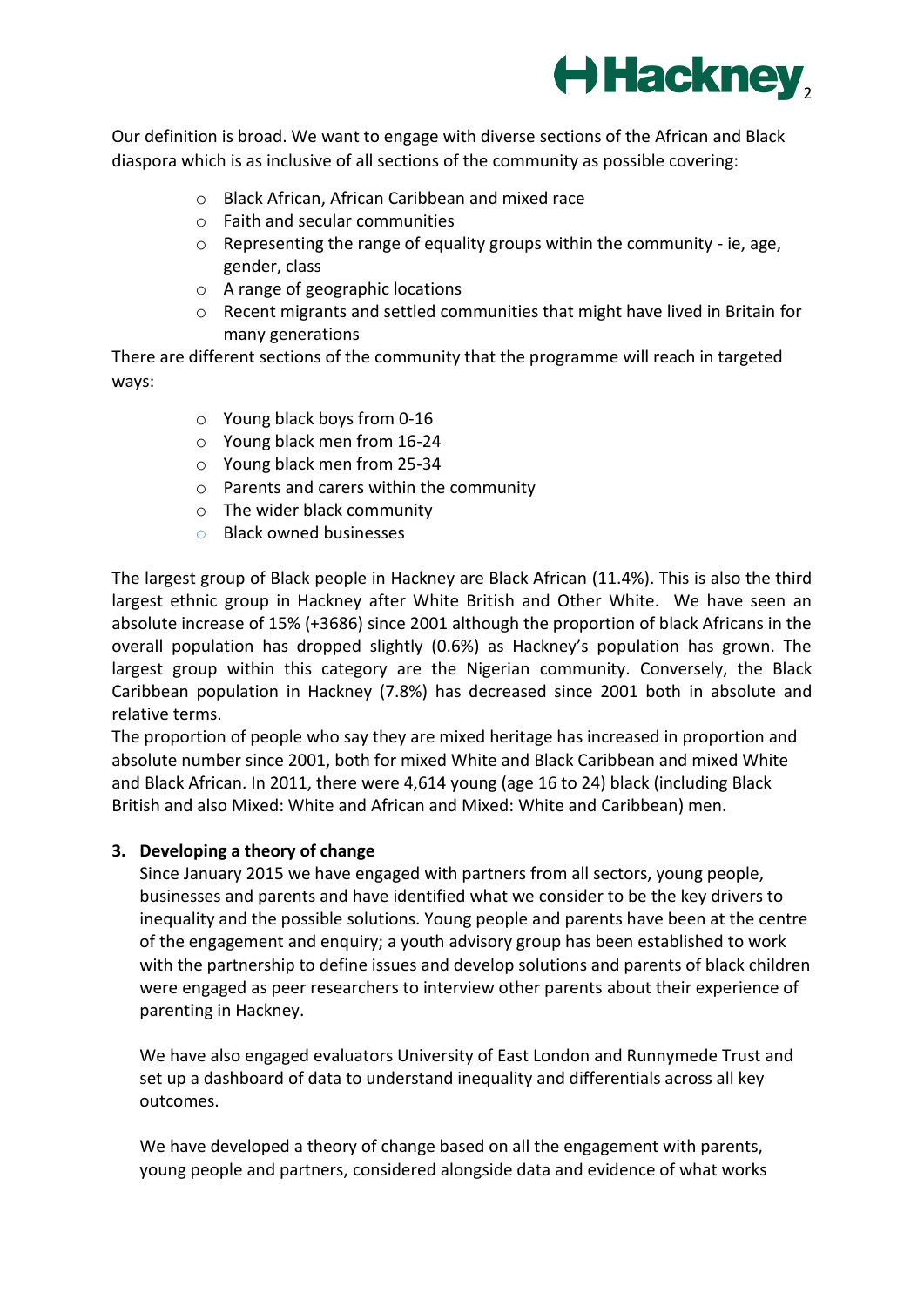

This Theory of Change sets out our main assumptions about what is driving inequality and the actions we want to take forward. There are challenges here for the partners agencies, young men and the wider community. We are currently further testing the assumptions we have made and the actions we have identified to firm up commitments by this autumn, whilst piloting work sooner if we can.

# **4. Who did we talk to?**

This list is not comprehensive, but gives an idea of who was involved in developing the Theory of Change

- Interviews with key partner agencies (April/ May 2015)
- Focus group on growth and change in Hackney with young people (July 2015) and follow up with the young people's advisory group (September 2015)
- Focus groups with young people on employment (April 2015)
- Engagement with local businesses (April September 2015) to create group of businesses committed to creating opportunity and promoting inclusion
- Peer research led by HCVS with parents (87 parents) (April August 2015)
- Specific cross sector workshops and discussions on employment and opportunity and Mental Health- Children (July 2015) and Adults (Sept 2015)
- Hackney Council Staff Equality Network discussion with 60 members of staff (July 2015)
- Co-production session in September with young people to develop draft theory of change
- Partnership meeting in October to develop theory of change
- Meeting with Head Teachers (Nov 2015)

# **5. Cross cutting workstreams**

The Theory of Change identifies a number of cross cutting workstreams. The key issues identified to date are set out below. Further details are provided in the Background and Context paper.

# **Improving Life Chances for Black Boys**

# *Critical intervention points*

There are well known key transitions or critical points that can negatively impact on a young person's life such as the transition from primary to secondary school, a first exclusion as well as things that happen beyond their control such as a bereavement. There has already been a great deal of focus on co-ordinating support around these critical points as well as at transition points, for example to reduce repeat offences or to support the transition from primary to secondary school. However the work so far has highlighted that black boys and young black men are disproportionately represented in, for example, exclusion rates, child protection or in the criminal justice system, so we need to understand the reasons for the over-representation, and how these can be reduced. There is also a strong perception that when things go wrong for a young person, their circumstances can worsen very quickly, so we then need to understand the reasons for this and how this can be averted.

# *Role of schools*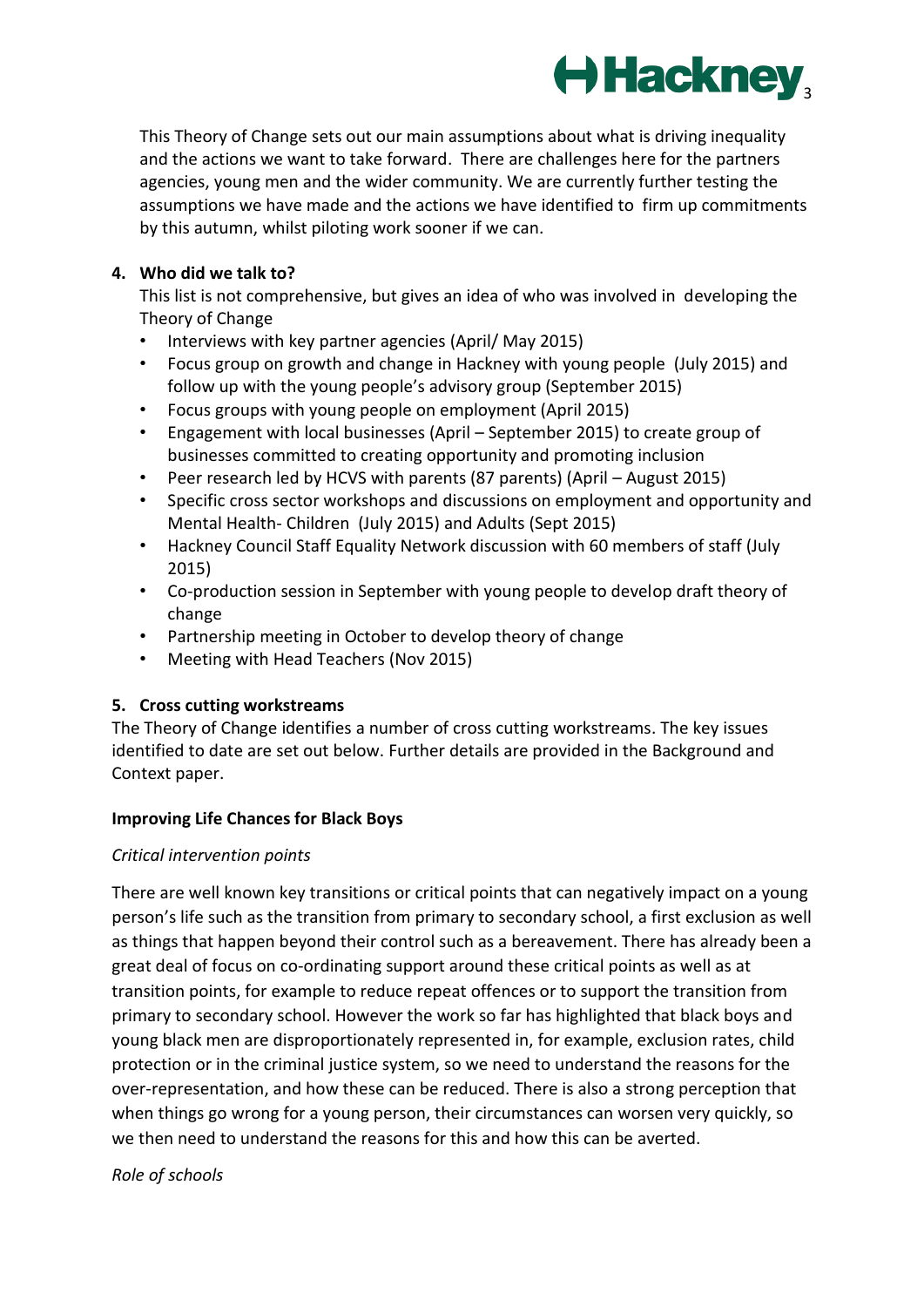

There remains a gap in achievement between black boys and the wider school population. We need to collaborate with schools to look more closely at how we narrow the gap, how schools manage behaviour for black boys, as well as the relationship between parents and schools. This could be contributing to the higher rate of exclusions which in turn could lead to far worse life chances for those young people. We also need to understand why we have the highest rates of conduct disorder in the country. As school environments have changed and become more formal, some young people and parents have felt less engaged. Young black men and parents have reported being negatively stereotyped or labelled at school and there are studies about how this might lead to poorer attainment ("stereotype threat".)

## *Trust between parents and the statutory sector*

Relationships between black parents and the state did not appear generally positive and this was thought to be undermining opportunities to work constructively together to get the best for children or to deal with problems or issues at an early stage. Outside of the school environment, parents describe a lack of trust in children's social care, concerned that they would be problematized if they sought help. Some parents wanted their cultural heritage and identity to be valued more, seeing it as a source of strength rather than a problem or division. For this reason some parents valued supplementary schools that taught parents' first languages to children, or for helping to bridge the gap between school and home life.

## *Families*

There are concerns about the disproportionate level of violence and abuse within the black diaspora, both within families and in the community and how this affects children young people. Statutory social work assessment witnesses a disproportionate number of families where physical violence to discipline children is the norm. In addition Domestic Violence is a key issue in Hackney and needs to be addressed to safeguard women and children.

Partners have highlighted the critical importance of what happens in the early years of a child's life and the impact on outcomes. There is overwhelming evidence that children's life chance are most heavily predicted on their development in the first five years, starting before birth during pregnancy. Disadvantages experienced by young children accumulate across the life-cycle, with an increased risk across a range of outcomes.

Some parents identified multiple external strains that affected family life such as low income, financial difficulty and poverty, overcrowded housing and insecure immigration status. This cluster of issues suggests the need to look at how preventative safeguarding strategies and family support contributes to this agenda. It identifies the opportunity to scale up activity which is focused on challenging gender stereotypes.

# **Empowering the community**

# *Community leadership*

The level of engagement so far by parents and young people is an indication of the interest within the community to shape and deliver solutions and responses to the considerable inequalities for young black men. This has highlighted the need to build a better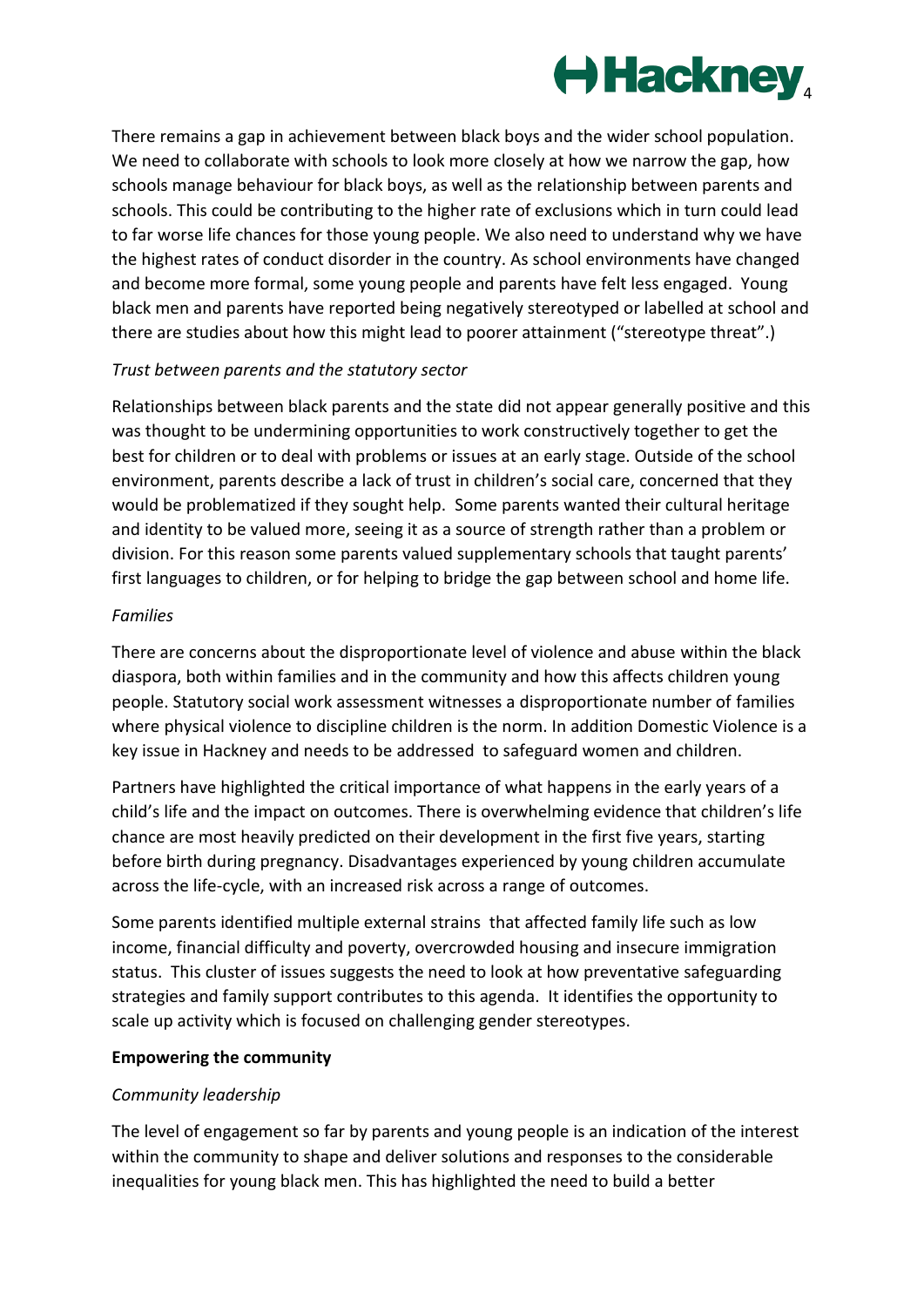

understanding and mutuality between the black diaspora community and the statutory sector, in terms of valuing heritage, understanding the issues and challenges for young people growing up and exposed to "street life" and gang culture and in terms of trusting each other.

## **Improving outcomes for young black men**

## *Young men at risk and community safety*

The Gangs Unit estimate over 1000 young people on the periphery of gangs that need to be engaged positively to avoid getting more involved in gang life. There is a concern that without engagement the situation for young black men at risk can deteriorate more quickly because they do not know how to seek help or would not got to the statutory sector for support. Despite Hackney becoming a safer borough in recent years, getting around the borough safely can be an issue for some young black men because of postcode rivalry and gang activity and this risk limits their ability to take up opportunities. Knife crime and culture is once again a growing concern with crime rates on the rise across the country, with young people seeing it as "normal" and stabbing seen as a rite of passage within gangs. Overall there is a need to continue to build a greater level of trust in the police that might increase reporting and reduce crime.

In terms of ex-offenders there was a strong view from stakeholders that support needs to begin whilst people are still in custody and then continue beyond probation, so that exoffenders are supported to identify positive opportunities as opposed to thinking that a return to custody is inevitable. A positive transition from young offending to probation can also help prevent re-offending. As black men get older (25+) it can be more difficult for them to access help (employment support, housing, mental health) when they want to turn their life around, especially when they have a criminal record, and this can lead them back into the grey economy or into re-offending.

# *Mental health*

Mental health issues are affecting wider outcomes of young black men; young people need to access support more quickly, but mental health services need to examine institutional bias and stereotyping. The extent of substance misuse (alcohol, cannabis) are seen by young people as a significant trigger of mental health problems among young black men.

In terms of accessing support, there can be a stigma in the black diaspora community around seeking mental health support. There is also a strong relationship between social networks and mental health: those with few social contacts are at increased risk of mental health problems. Focusing on roots and heritage can be a source of strength and recovery. Clinicians and stakeholders alike were interested in how creativity can promote wellbeing.

# *Regeneration and opportunity*

Young people felt that the Council needed to engage differently about the changes in Hackney rather than just provide information. They felt that many young people were in housing need or in temporary accommodation and this compounded their problems. Young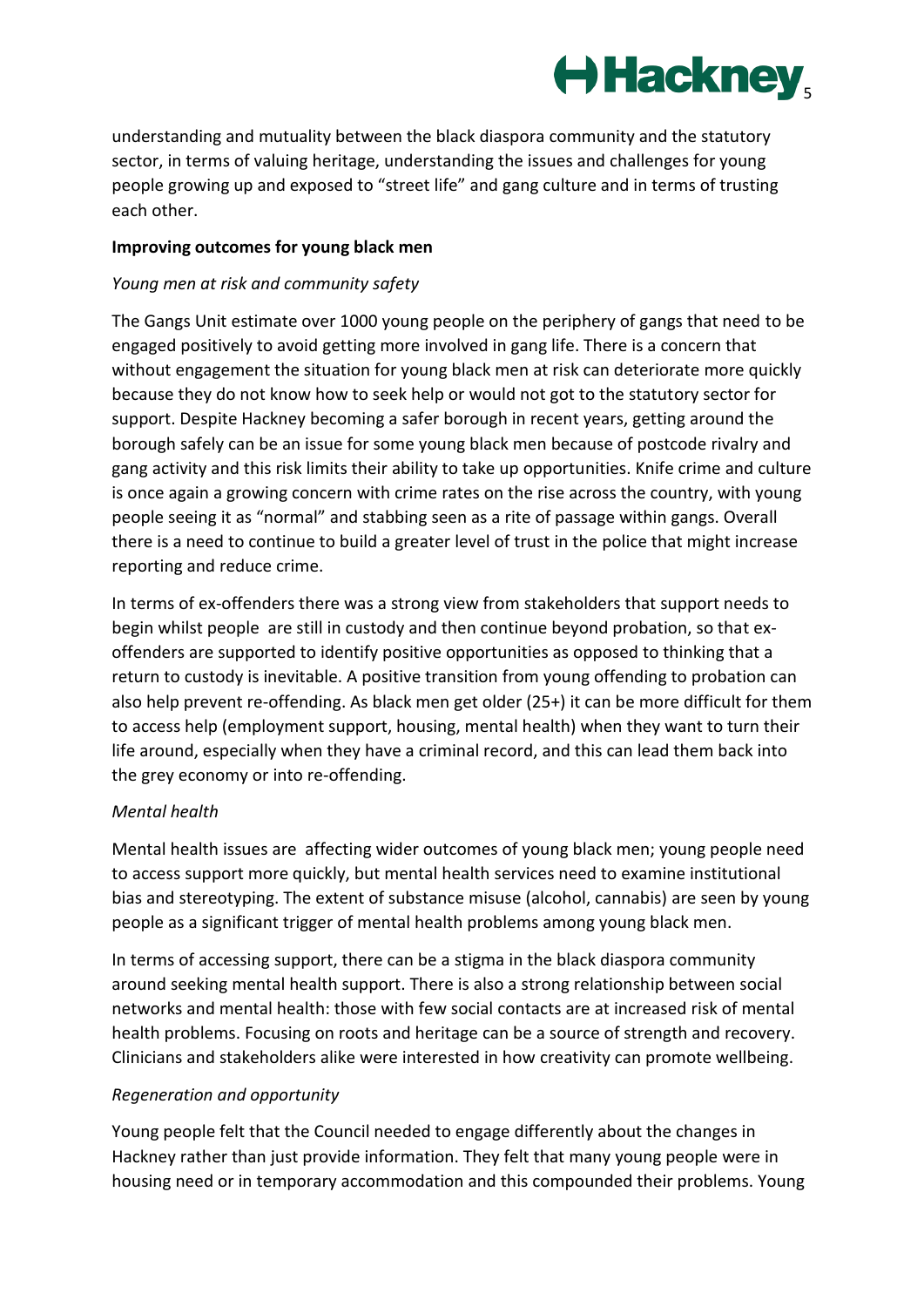

people did not always know how they could benefit from the increasing prosperity in Hackney and that their aspirations were being limited whereas they may have had bigger ambitions. The programme to date had not actively engaged as many of the existing base of black owned businesses as had been anticipated, although a number were engaged through outreach. From this, the indication is that some of these businesses that were engaged are finding it difficult to survive and are not able to engage and make a wider community contribution.

## **Culture and Identity**

# *Valuing heritage and celebrating success*

The insight work highlighted the need to focus more on black culture, identity and heritage (in all its diversity) which is not often celebrated or talked about. They also felt there was a need to counter negative stereotypes in wider society with positive presentations of young black men and their success stories. The cultural legacy of slavery was something which needed to be explored not suppressed because it created a "personal glass ceiling" that is holding the community back. Many parents engaged in the peer research saw their faith as a key aspect of their lives. Some young people **also** said that faith built their resilience but they also saw problems with their parents' faith if it meant that they turned to prayer when something went wrong rather than dealing with the issue.

# *Behaviour, lifestyles, culture and identity*

The insight work with young men uncovered the extent to which some young black men feel alienated by mainstream society and angry about injustices; they therefore may distance themselves and behave in a defended manner. This can make gang lifestyle or criminal activity seem attractive, as a way of being empowered and accepted, without seeing the negative consequences for themselves and others. There can also be strong gender stereotypes imposed on men within the black diaspora community. Challenging these and encouraging a more flexible approach to masculinity would offer boys and young men the opportunity to relate to a more nuanced and realistic identity. Some black girls and women look for the wrong things in relationships and make men feel that being "bad" is more attractive even though it will ultimately harm them.

#### **6. Next steps**

Smaller working groups have been established to test the assumptions further and develop actions. In seeking to understand what is driving the disproportionality of outcomes, we need to adopt an approach which is multi-dimensional and considers what is driving inequality that might be linked to:

- Direct or indirect discrimination based on gender, age, ethnicity and the intersection of all three
- Contextual or cultural drivers e.g. lack of trust between the community and state, cultural barriers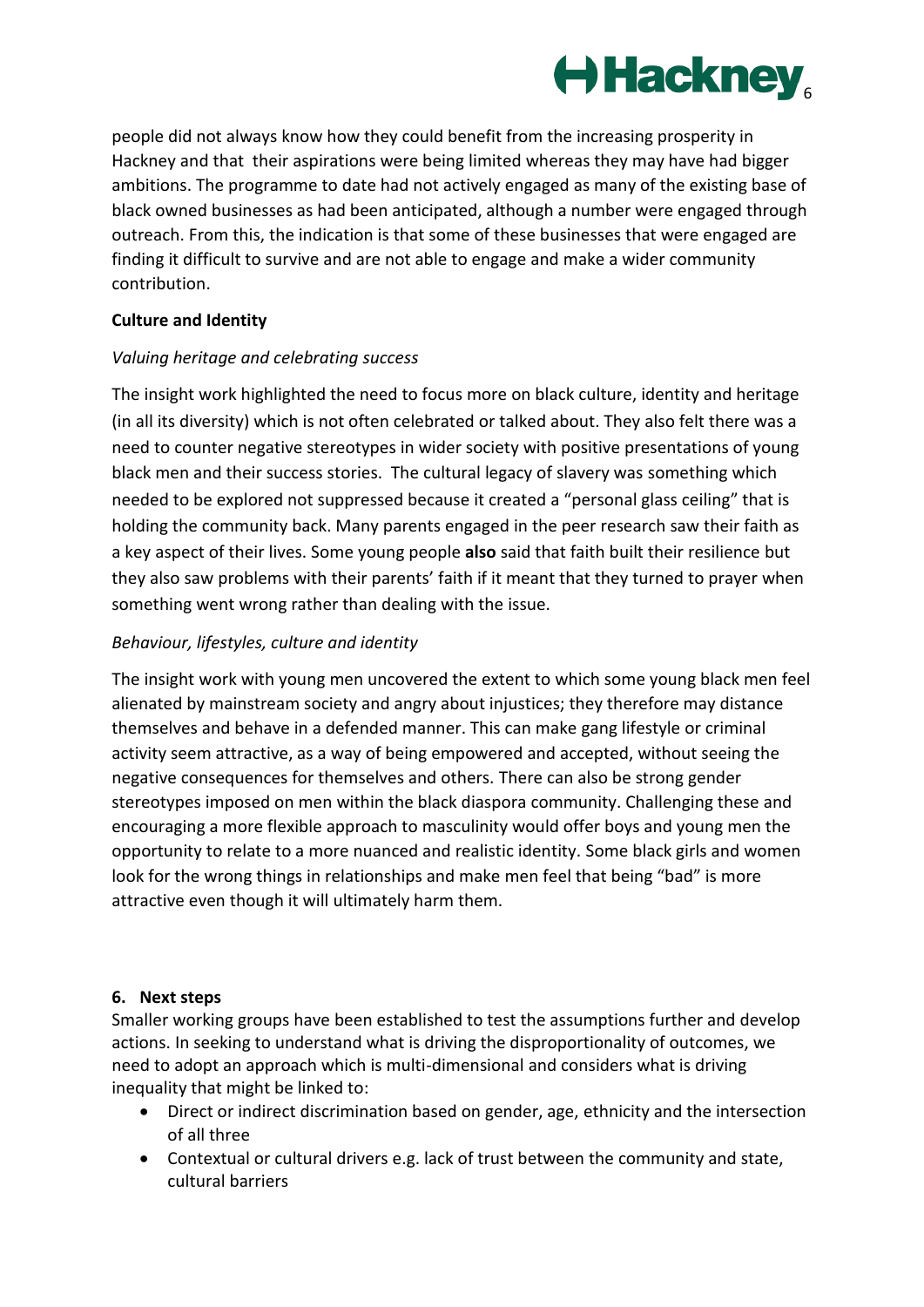

 Poverty and socio-economic inequality – the black community is more likely to be in low income households in Hackney and experience other socio-economic inequalities

We therefore need to examine data and insight which helps us to understand outcomes compared with the wider population, and also outcomes compared with other young men, and to analyse data and insight by different sections of the black diaspora.

In responding to the drivers of inequality we need to understand what changes are needed within:

- Individuals and the community
- **•** Institutions
- Wider society

We expect recommendations to include changes which are:

- Universal- bringing about changes for everyone
- Making an offer or service more inclusive
- Targeted to address a specific cohort by ethnicity, gender, age, socio-economic group or an intersection of these

# **7. Cross cutting enablers**

This programme is about more than the individual workstreams highlighted above. At its heart is the need to bring about cultural and institutional change. The partnership has identified a number of cross cutting enablers which we need to progress together

- A constructive and positive relationship needs to be built between the statutory sector and community
- People need to be open and honest to thinking about how racial identity and culture drives inequality for young black men, beyond socio-economics and to acknowledge the possibility that stereotyping, discrimination and bias is impacting on young black men's outcomes. However for this work to be successful there have to be wider strategies to reducing inequalities and socio-economic polarisation in Hackney
- A whole community approach is needed that is understood and involves local people (not just the black diaspora community), the voluntary and community sector and the statutory sector in shaping and delivering solutions - this needs to be underpinned by a clear communication and engagement plan
- Young black men should be involved in shaping and delivering solutions
- Partners need to make a long term commitment to the programme actions and to working together to find the resources required whether mainstream or external funding
- Raising the profile of the work in the media and with stakeholders to garner interest and support of stakeholders nationally
- There is a need for continual evaluation to keep under review progress against the main ambitions of the programme
- Develop a common approach to youth development and empowerment
- Develop a common approach to inclusive leadership to bring about institutional change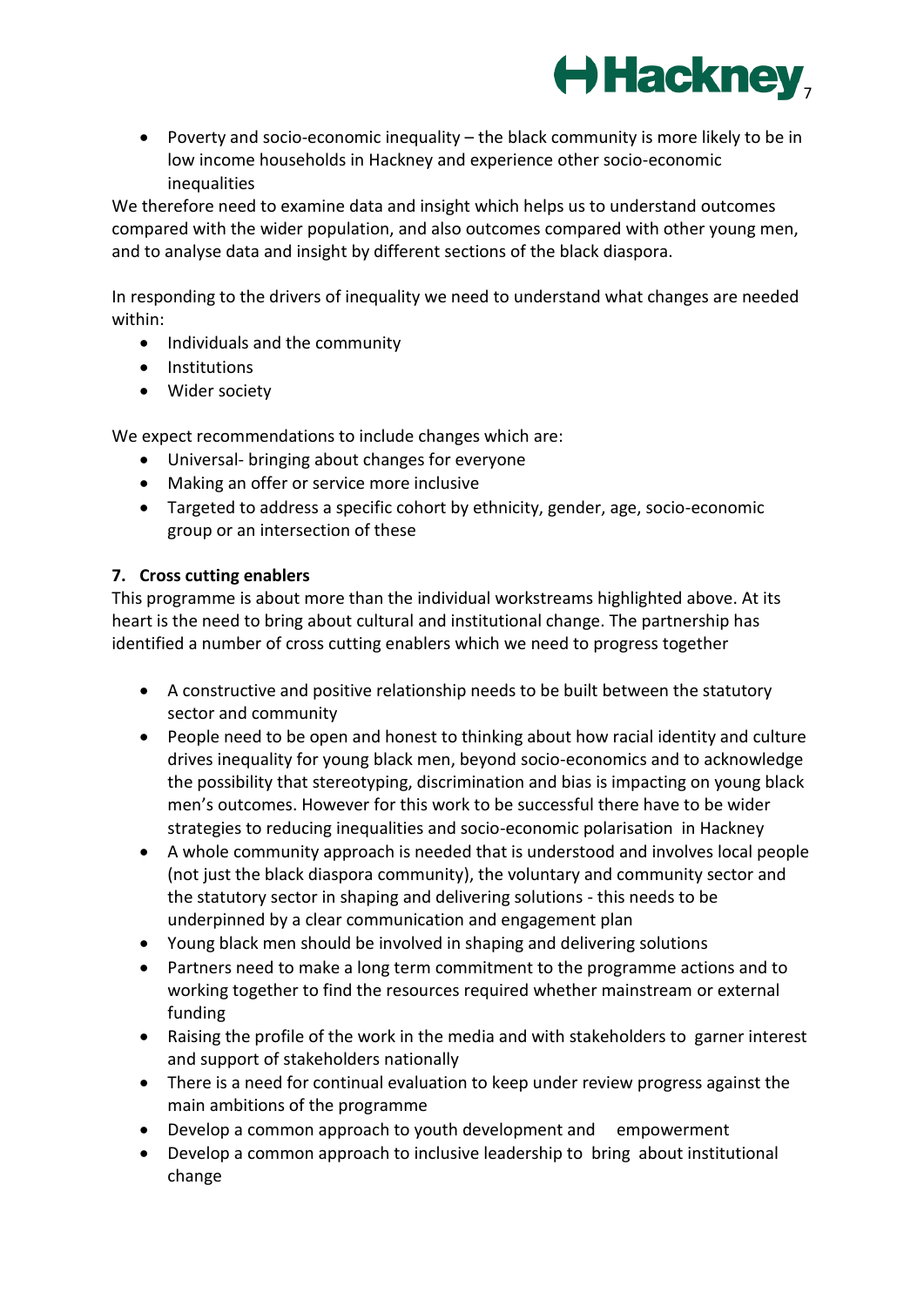

## **8. Theory of Change**

# Theory of change - overview



Honesty about how racial identity & culture drives inequality Involving the whole community - not just the black diasporal

Common approach to youth development & empowerment Continuous evaluation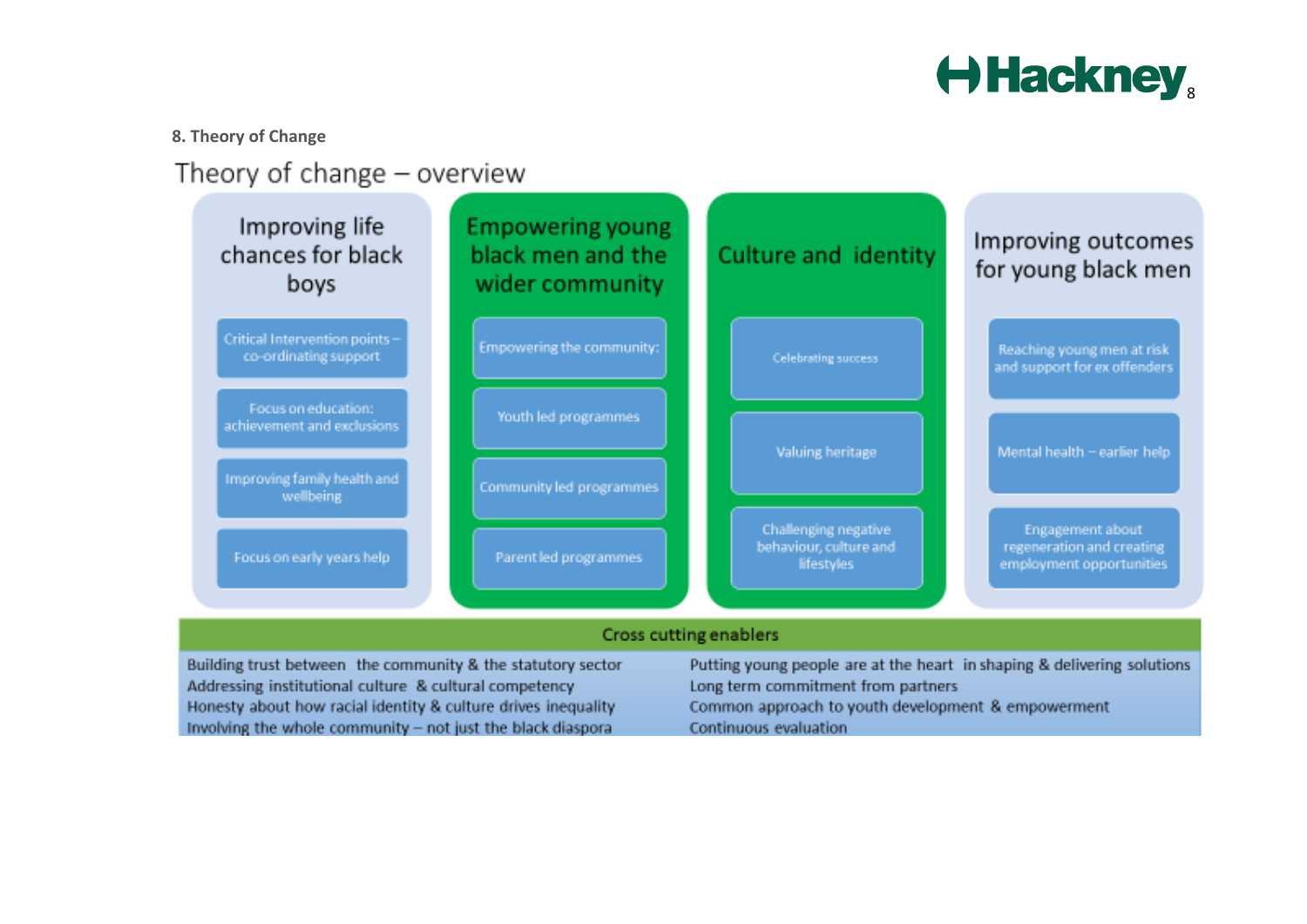

#### **9. Ethnic Groups in Hackney –2001 and 2011**

|                            | 2001 Census   |           | 2011 Census   |         | Change between<br>2001 - 2011 |           |
|----------------------------|---------------|-----------|---------------|---------|-------------------------------|-----------|
|                            |               |           |               |         |                               |           |
| <b>Ethnic Group</b>        | <b>Number</b> | %         | <b>Number</b> | %       | <b>Number</b>                 | %         |
|                            |               |           |               |         |                               | Change    |
|                            | 202,824       | 100       | 246,270       | 100     | 43,446                        | 21        |
| <b>ALL</b>                 |               |           |               |         |                               |           |
| White                      | 120,468       | 59.4      | 134,617       | 54.7    | 14,149                        | 12%       |
| <b>British</b>             | 89,490        | 44.1      | 89,030        | 36.2    | $-460$                        | $-1%$     |
| Other white                | 24,861        | 12.3      | 39,897        | 16.2    | 15,036                        | 60%       |
| Irish                      | 6,117         | 3.0       | 5,216         | 2.1     | $-901$                        | $-15%$    |
| Gypsy or Irish Traveller   | <b>NA</b>     | <b>NA</b> | 474           | 0.2     | <b>NA</b>                     | <b>NA</b> |
|                            |               |           | 56,858        | 23.1    | 6,849                         | 14%       |
| <b>Black/Black British</b> |               | 24.7      |               |         |                               |           |
|                            | 50,009        |           |               |         |                               |           |
| African                    | 24,290        | 12.0      | 27,976        | 11.4    | 3,686                         | 15%       |
| Caribbean                  | 20,879        | 10.3      | 19,168        | 7.8     | $-1,711$                      | -8%       |
| Other                      | 4,840         | 2.4       | 9,714         | 3.9     | 4,874                         | 101%      |
| <b>Asian/Asian British</b> | 19,791        | 9.8       | 25,867        | 10.5    | 6,076                         | 31%       |
|                            |               |           |               |         |                               |           |
| Indian                     | 7,624         | 3.8       | 7,599         | 3.1     | $-25$                         | 0%        |
| Other                      | 1,655         | 0.8       | 6,747         | 2.7     | 5,092                         | 308%      |
| Bangladeshi                | 5,970         | 2.9       | 6,180         | 2.5     | 210                           | 4%        |
| Chinese                    | 2,377         | 1.2       | 3,436         | $1.4\,$ | 1,059                         | 45%       |
| Pakistani                  | 2,165         | 1.1       | 1,905         | 0.8     | $-260$                        | $-12%$    |
|                            |               | 4.2       | 15,869        | 6.4     | 7,368                         | 87%       |
| <b>Mixed</b>               |               |           |               |         |                               |           |
|                            | 8,501         |           |               |         |                               |           |
| Other                      | 2,251         | $1.1\,$   | 4,994         | 2.0     | 2,743                         | 122%      |
| White and Black Caribbean  | 3,075         | 1.5       | 4,989         | 2.0     | 1,914                         | 62%       |
| White and Asian            | 1,576         | 0.8       | 3,020         | 1.2     | 1,444                         | 92%       |
| White and Black African    | 1,599         | 0.8       | 2,866         | 1.2     | 1,267                         | 79%       |
|                            | 4,055         | 2.0       | 13,059        | 5.3     | 9,004                         | 222%      |
| Other                      |               |           |               |         |                               |           |
|                            |               |           |               |         |                               |           |
| Any other ethnic group     | 4,055         | 2.0       | 11,338        | 4.6     | 7,283                         | 180%      |
| Arab                       | <b>NA</b>     | NA        | 1,721         | 0.7     | NA                            | <b>NA</b> |
| <b>TOTAL</b>               | 202,824       |           | 246,270       |         | 43,446                        | 21%       |

\* New ethnicity categories introduced in 2011 Census for the first time.

\*\* There were a number of changes to the ethnic classification between 2001 and 2011 which affect these comparisons. These include: the introduction of 2 new ethnic categories and; a change to the placement of the Chinese category (from the 'Other ethnic groups' category to the 'Asian/Asian British' category).